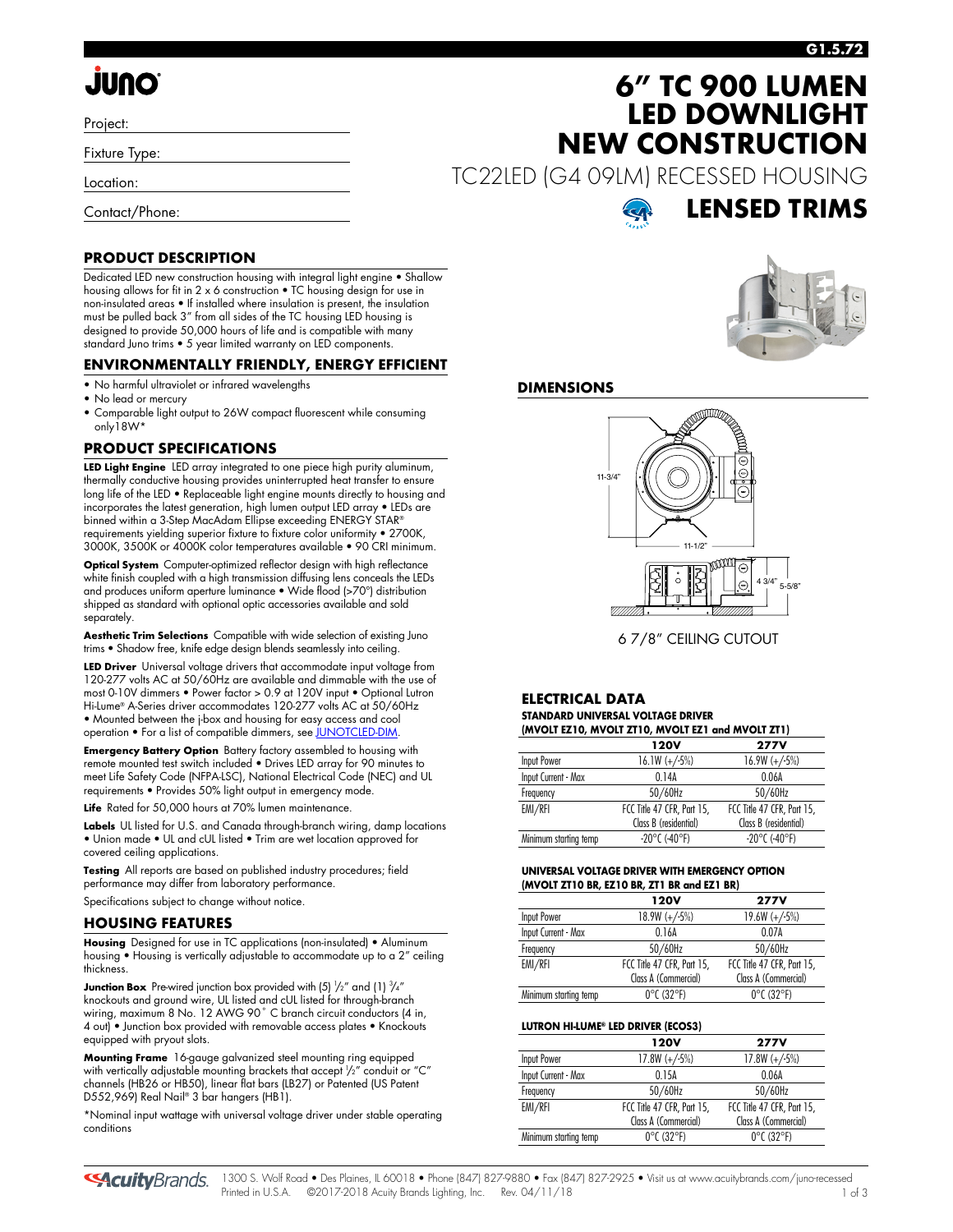## **6" TC 900 LUMEN LED DOWNLIGHT NEW CONSTRUCTION**

TC22LED (G4 09LM) RECESSED HOUSING

### **LENSED TRIMS**

A+ Capable options indicated by this color background

#### **ORDERING INFORMATION** Housing and trim can be ordered together or separate, but will always ship separately.

**Example:** TC22LED G4 09LM 27K 90CRI MVOLT ZT BR

| <b>Series</b><br>Generation |                               | Lumens |              | <b>Color Temperature</b> |                    | <b>CRI</b> |       | <b>Voltage/Driver</b> |         |                    |                                                                                                   |
|-----------------------------|-------------------------------|--------|--------------|--------------------------|--------------------|------------|-------|-----------------------|---------|--------------------|---------------------------------------------------------------------------------------------------|
| TC22LED                     | 6" LED Downlight Non-IC Rated | G4     | Generation 4 | 09LM                     | 900 Nominal Lumens | 27K        | 2700K | 90CRI                 | 90+ CRI | MVOLT ZT10         | Multi-Volt (120-277), 0-10V, 10% dim                                                              |
|                             | Housing                       |        |              |                          |                    | 30K        | 3000K |                       |         | MVOLT ZTI          | Multi-Volt (120-277), 0-10V, 1% dim                                                               |
|                             |                               |        |              |                          |                    | 35K        | 3500K |                       |         | <b>MVOLT EZ10</b>  | Multi-Volt (120-277), eldoLED 0-10V, 10% dim                                                      |
|                             |                               |        |              |                          |                    | 40K        | 4000K |                       |         | <b>MVOLT EZ1</b>   | Multi-Volt (120-277), eldoLED 0-10V, 1% dim                                                       |
|                             |                               |        |              |                          |                    |            |       |                       |         | <b>MVOLT ECOS3</b> | Multi-Volt (120-277), Lutron Hi-Lume A series 3 wire<br>fluorescent controls and Lutron Ecosystem |

|    | <b>Emergency Battery</b> | <b>Territory</b> |                |  |  |
|----|--------------------------|------------------|----------------|--|--|
| BR | <b>Emergency Battery</b> | CP               | Chicago Plenum |  |  |

Note: Chicago Plenum (CP) is not available with emergency option (BR) Note: Lutron driver (MVOLT ECOS3) is not available with emergency battery pack (BR)

**Trim/Description** 

| <b>20 WH</b><br><b>20 PW</b>              | 6" Lensed Albalite Trim - White<br>6" Lensed Albalite Trim - Plastic White                                                                                                                    |
|-------------------------------------------|-----------------------------------------------------------------------------------------------------------------------------------------------------------------------------------------------|
| 21 WH<br><b>21 PW</b>                     | 6" Lensed Drop Opal Trim - White<br>6" Lensed Drop Opal Trim - Plastic White                                                                                                                  |
| <b>22 WH</b>                              | 6" Lensed Fresnel Trim - White                                                                                                                                                                |
| 239 WH*                                   | 6" Lensed Frosted Lens Trim - White                                                                                                                                                           |
| <b>242 WH</b><br>242 SC<br><b>242 ABZ</b> | 6" Lensed Frosted Lens with Clear Center Trim - White<br>6" Lensed Frosted Lens with Clear Center Trim - Saltin Chrome<br>6" Lensed Frosted Lens with Clear Center Trim - Classic Aged Bronze |
| 243 WH*                                   | 6" Decorative Swirled Etched Opal Glass Trim - White                                                                                                                                          |
| 2330 BWH*                                 | 2330 WWH* 6" Lensed Baffle with Regressed Frosted Dome Lens Trim - White, White Trim Ring<br>6" Lensed Baffle with Regressed Frosted Dome Lens Trim - Black, White Trim Ring                  |
| 6101 ABZ*<br>6101 SC*                     | 6" Lensed Beveled Frame with Frosted Dome Lens Trim - Classic Aged Bronze<br>6" Lensed Beveled Frame with Frosted Dome Lens Trim - Satin Chrome                                               |

**6101 WH**\* 6" Lensed Beveled Frame with Frosted Dome Lens Trim - White

Trim Size: 2330 - 73/8" O.D.; 239, 242, 243 - 7 5/8" O.D.; 6101 - 7 3/4" O.D.; 20, 21, 22 - 8" O.D. Note: In Canada when insulation is present, Type IC fixtures must be used.

UL Listed for use in wet location. \* Do not use reflector shipped with trim for LED housing.

| <b>Accessories (ordered separately)</b> |                                            |  |  |  |  |
|-----------------------------------------|--------------------------------------------|--|--|--|--|
| <b>Catalog Number</b>                   | <b>Description</b>                         |  |  |  |  |
| HB1                                     | Two 13 1/2" - 25" Real Nail® 3 bar hangers |  |  |  |  |
| <b>HB26</b>                             | Two 26" C-channel bar hangers              |  |  |  |  |
| <b>HB50</b>                             | Two 50" C-channel bar hangers              |  |  |  |  |
| LB27                                    | Two 27" linear bar hangers                 |  |  |  |  |
| <b>LEDOPTICG3 MFL</b>                   | Medium Flood Optic (50°)                   |  |  |  |  |
| <b>LEDOPTICG3 NFL</b>                   | Narrow Flood Optic (37°)                   |  |  |  |  |
| <b>LEDOPTICG3 SP</b>                    | Spot Optic (10°)                           |  |  |  |  |